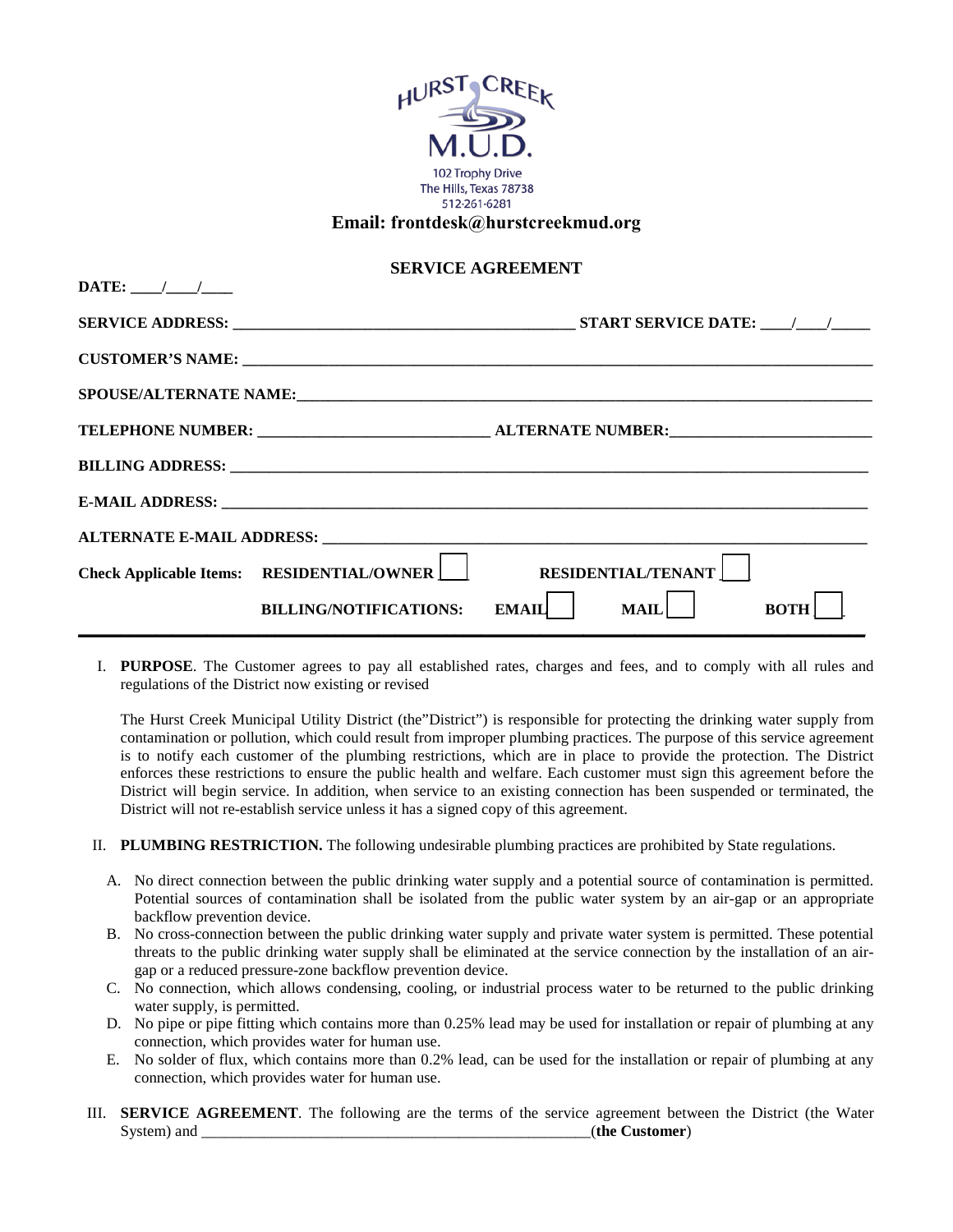- A. The District will maintain a copy of this agreement as long as the Customer and/or the premises practice. These inspections shall be conducted by the District or its designated agent prior to initiating service and periodically thereafter. The inspections shall be conducted during the District's normal business hours.
- B. The Customer shall allow and consents to his property to be accessed for sampling, repairs and maintenance, and inspection for possible cross-connections and other undesirable plumbing practices. These activities requiring Customer property access shall be conducted by the District or its designated agent prior to initiation of service and periodically thereafter as needed. Except in an emergency and with prior notice to Customer, access to Customer property for sampling, repairs, maintenance, and inspection shall be conducted during the district's normal business hours.
- C. The District shall notify the Customer in writing of any cross-connections and other undesirable plumbing practice on his premises.
- D. The Customer shall immediately correct any undesirable plumbing practice on his premises.
- E. The Customer shall, at his expense, properly install, test, and maintain any backflow prevention device required by the District. Copies of all testing and maintenance records shall be provided to the District.
- F. Customers shall comply with the current District Water Conservation and Drought Contingency Plan. In the event the total water supply is insufficient to meet all the needs of the Customers, or in the event there is a shortage of water, all Customers are required to comply with any water rationing plan indicated by the District.
- G. The District has adopted the 2018 Edition of the Uniform Plumbing Code (Code)
- IV. **ENFORCEMENT**. If the Customer fails to comply with the terms of the Service Agreement, the District shall, at its option, terminate service or properly install, test, and maintain an appropriate backflow prevention device at the service connection. Any expenses associated with the enforcement of this agreement shall be billed to the Customer.

## V. **BILLING:**

The District uses a two-month billing period (bi-monthly). Bills are mailed out around the second week of February, April, June, August, October and December, and are generally due around the 9th of the following month. A 10% penalty is added if payment is not received in the District Office by the due date. If payment is not received by the due date, the District will mail a Notice of Intent to Terminate Service. A door hanger will be placed on the residence or business' door 2 days prior to the disconnection date. This door hanger will result in an additional \$15.00 fee that will be added to the past due amount. Failure to pay will result in termination of service. A Customer's obligation to make timely payments for service is not released or diminished because a bill was not received. For Returned checks a \$35.00 charge will be added to the customer's bill to cover the District's cost of handling and the service is subject to termination.

VI. **RESTORATION OF SERVICE.** A reconnection fee of \$100.00 is required with all other amounts due before the service is restored. In such an event, payment of the amount due must be in the form of cash, money order or cashier's check. Payments must be received during normal business hours for service to be restored. If after disconnection service is restored by anyone other than the District's personnel, the meter will be locked or removed and a fee of \$300.00 will be required before service is restored.

## **CUSTOMER'S SIGNATURE: \_\_\_\_\_\_\_\_\_\_\_\_\_\_\_\_\_\_\_\_\_\_\_\_\_\_\_\_\_\_\_\_\_ DATE: \_\_\_\_\_\_\_\_\_\_\_\_\_\_\_\_\_\_\_\_\_\_**

(digital or physical acceptable)